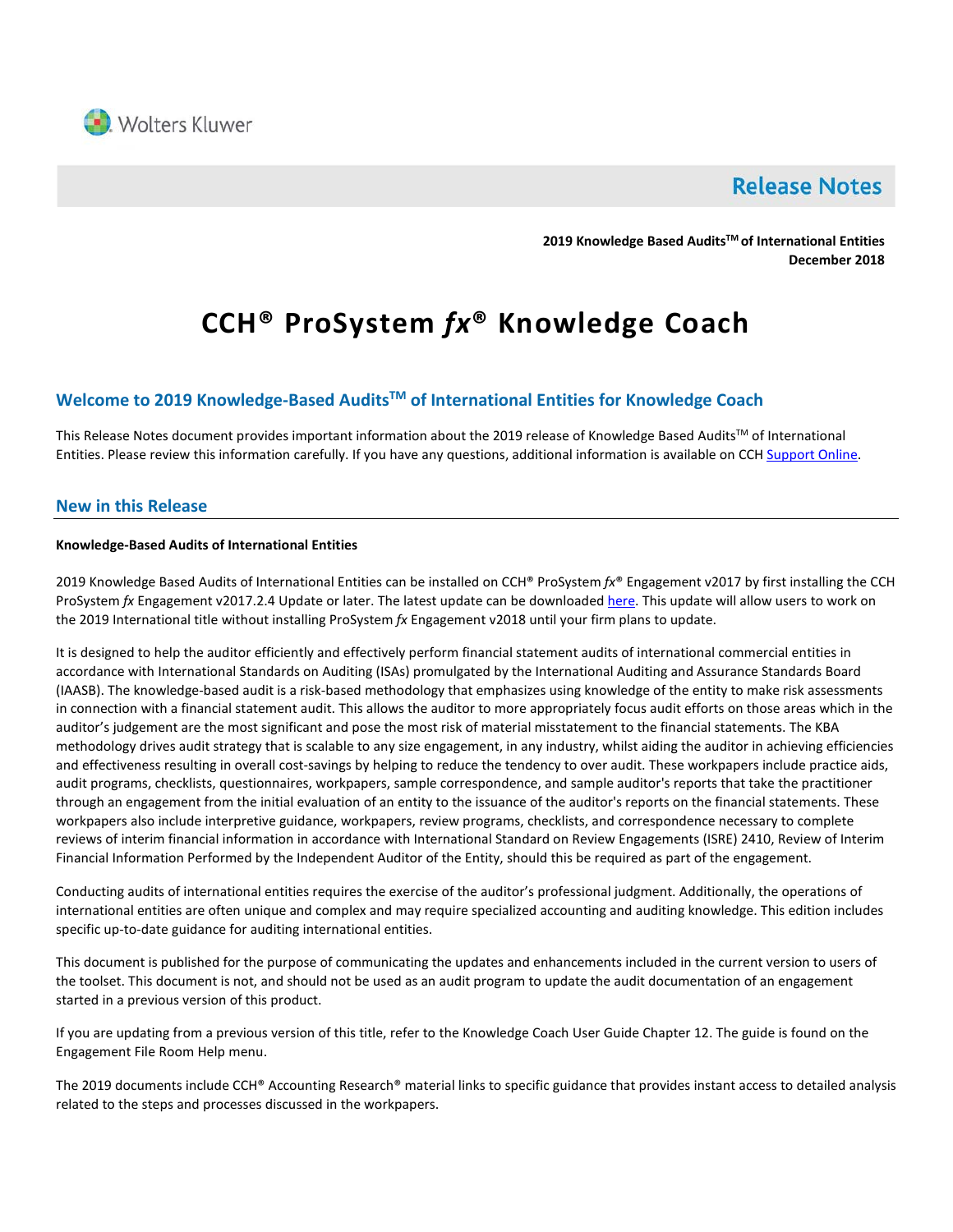## **2019 Edition of Knowledge-Based Audits of International Entities**

This edition features numerous enhancements, including:

- Adding links t[o TeamMate Analytics](http://engagetax.wolterskluwer.com/l/339101/2018-03-29/2w349) throughout the AUD-800 series programs to assist the auditor with analytical procedures that are beneficial in the audit process.
- Enhanced instructions and procedures throughout the toolset to improve workflow.
- Reorganization of multiple areas within the Audit Programs to increase efficiency and improve workflow.
- New and reorganized columns in the workpapers documenting internal controls (KBA-400s) to improve workflow and address questions customers have raised in the past. Refer to KCO-001 for more descriptive changes and roll forward considerations.
- Enhancements to the activity-level control forms with updated subprocesses and activity-level control objectives throughout all the KBA-403 series workpapers.
- Changes to the benchmark/rule of thumb percentage table in KBA-301 Worksheet for Determination of Materiality, Performance Materiality, and Thresholds for Trivial Amounts, so users will be able to document a separate benchmark and rule of thumb percentage not used in the KBA methodology.
- A new comments table in AUD-100 Engagement-Level Tailoring Questions to document any information you want to capture related to tailoring.
- Incorporating audit recommendations from AICPA's Audit and Accounting Guide: Revenue Recognition, including several new revenue related steps in AUD-803 Audit Program: Accounts Receivable and Revenue.
- Updating audit program name for AUD-809 from Payroll and Other Liabilities to Payroll and Related Liabilities.
- A new example planned response to Management Override of Controls in KBA-502 which flows to the AUD-800 series. This can be modified in the risk pane for the Financial Statement Level Risk of Management Override of Controls and should be modified by the user based on the specific audit.
- Adding new AUD and COR as follows:
	- o AUD-910 Audit Program: Specific Element, Account or Item of a Financial Statement
	- o COR-912 Management Letter Comments Illustration

[Click here](http://support.cch.com/updates/KnowledgeCoach/pdf/guides_tab/2019%20International%20Entities%20Title%20Overview%20for%20Knowledge%20Coach%20Users.pdf) for the 2019 Audits of International Entities Title Overview for Knowledge Coach Users.

In addition, forms and practice aids throughout have been updated to include new examples and tips, and where applicable, to take into account:

#### **New literature, standards, and developments, reflected in the following current audit and accounting guidance:**

- International Standard on Auditing (ISA)
- International Standard on Review Engagements (ISRE) 2410, AU-C Section 930, Review of Interim Financial Information Performed by the Independent Auditor of the Entity

#### **Important Notes:**

- Make sure to save changes to workpapers before closing the workpaper or the binder to ensure data is correctly updated.
- If your Current Editor Knowledge Coach Microsoft® Word workpapers become read-only or crash, please do the following:
	- o Keep the binder with the affected workpapers open.
	- o Highlight the workpaper in the binder window and go to **Tools > Save Knowledge Coach Answers**.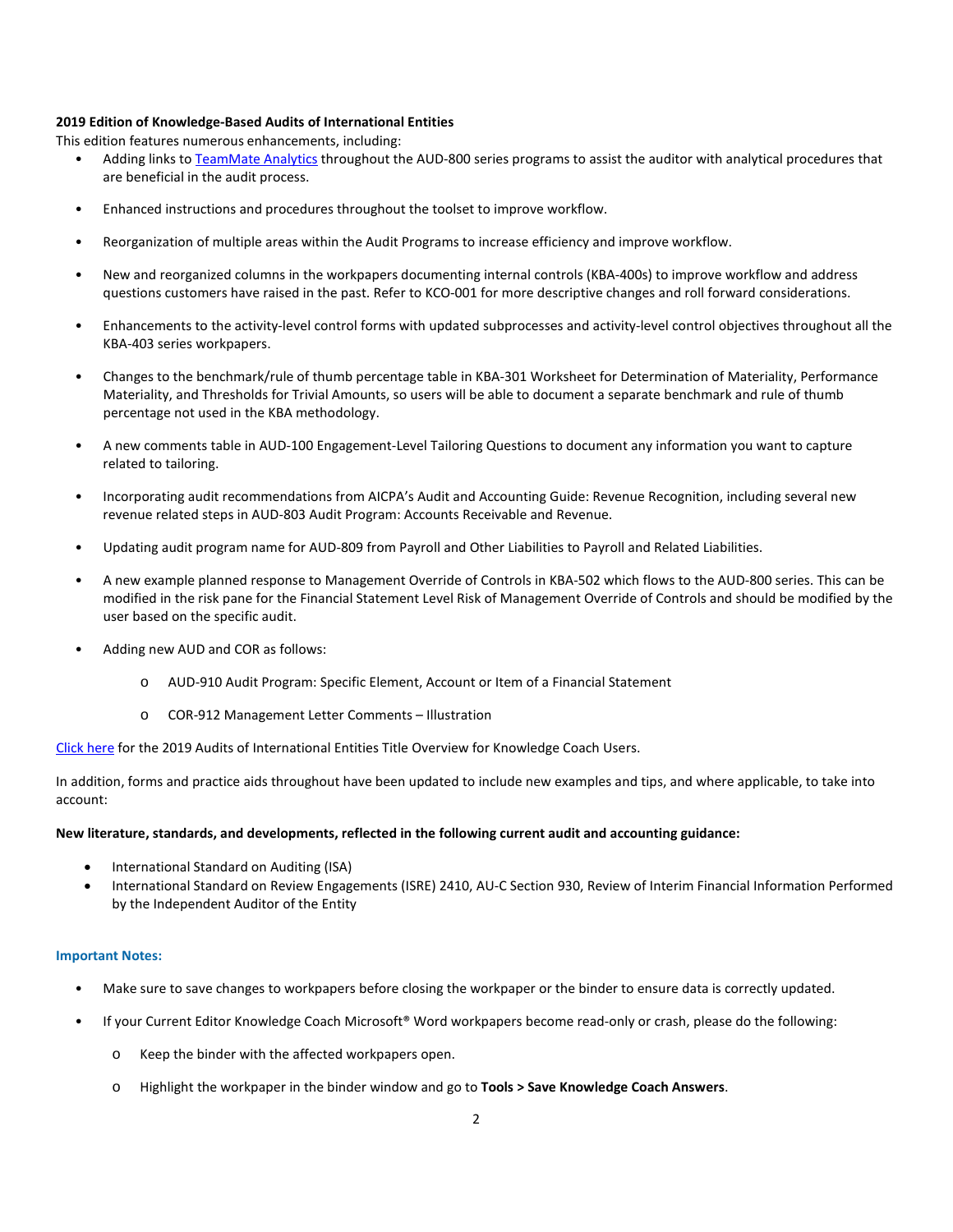#### **System Requirements**

- This title requires the 2018 Financial Statement Base Title. The 2018 Financial Statement Base title MUST be installed with one of the following versions of CCH® ProSystem *fx* ® Engagement and Knowledge Coach.
	- o Engagement and Knowledge Coach v2017 with CCH ProSystem *fx* Engagement v2017.2.4 Update or later available [here.](https://support.cch.com/updates/Engagement/release2017/release2017.aspx) To identify what version you are running, please go to the **Help > About** window within the application.
	- o Engagement and Knowledge Coach v2018 or later.
- If you are upgrading from Engagement v7.1 or lower, please contact [Technical Support.](https://support.cch.com/contact)
- A minimum of 4GB of RAM is required for optimal performance when opening and navigating through Knowledge Coach workpapers.

## **License Requirements**

- This title requires the Knowledge-Based Audits of International Entities license. Any user that does not have a license for this title will not be able to use Knowledge Coach functionality in workpapers.
- For more information on how to update your licensing, view [How do I add or update CCH ProSystem fx Engagement Licenses?](https://support.cch.com/kb/solution.aspx/sw3937) on our website.
- For more information on how to assign licenses, view [How do I assign Engagement Licenses?](https://support.cch.com/kb/solution.aspx/sw3943) on our website.

# **Download Instructions**

If you are planning to use this title on Engagement and Knowledge Coach v2017, ensure you apply CCH ProSystem *fx* Engagement v2017.2.4 Update to all machines including Admin servers and terminal servers before installing the title. Review the Update's [release notes](https://support.cch.com/updates/Engagement/patch75/ENG%202017.2.4%20Release%20Notes.pdf) for more information on deployment.

To download this title:

- 1. Navigate to the [Knowledge Coach Updates](http://support.cch.com/updates/KnowledgeCoach) section of the Engagement Support Website.
- 2. Select the Knowledge Coach Series. The series are arranged by title type, then industry.
- 3. Click on the Download File link next to the title you wish to download.

**Note**: On some occasions the content package file (.KCP) will download with the extension changed to .ZIP. If this occurs, please change the extension of the downloaded file to KCP using all capital letters.

You must install the 2018 Financial Statement Base title before installing the 2019 Knowledge Based Audits of International Entities.

The Financial Statement Base title is also available on th[e Knowledge Coach Update Website.](http://support.cch.com/updates/KnowledgeCoach)

The Knowledge Coach Content Package (KCP) download is a proprietary file that must be installed from within Engagement. Save this KCP file to a location on your local drive, and follow the Installation Instructions below.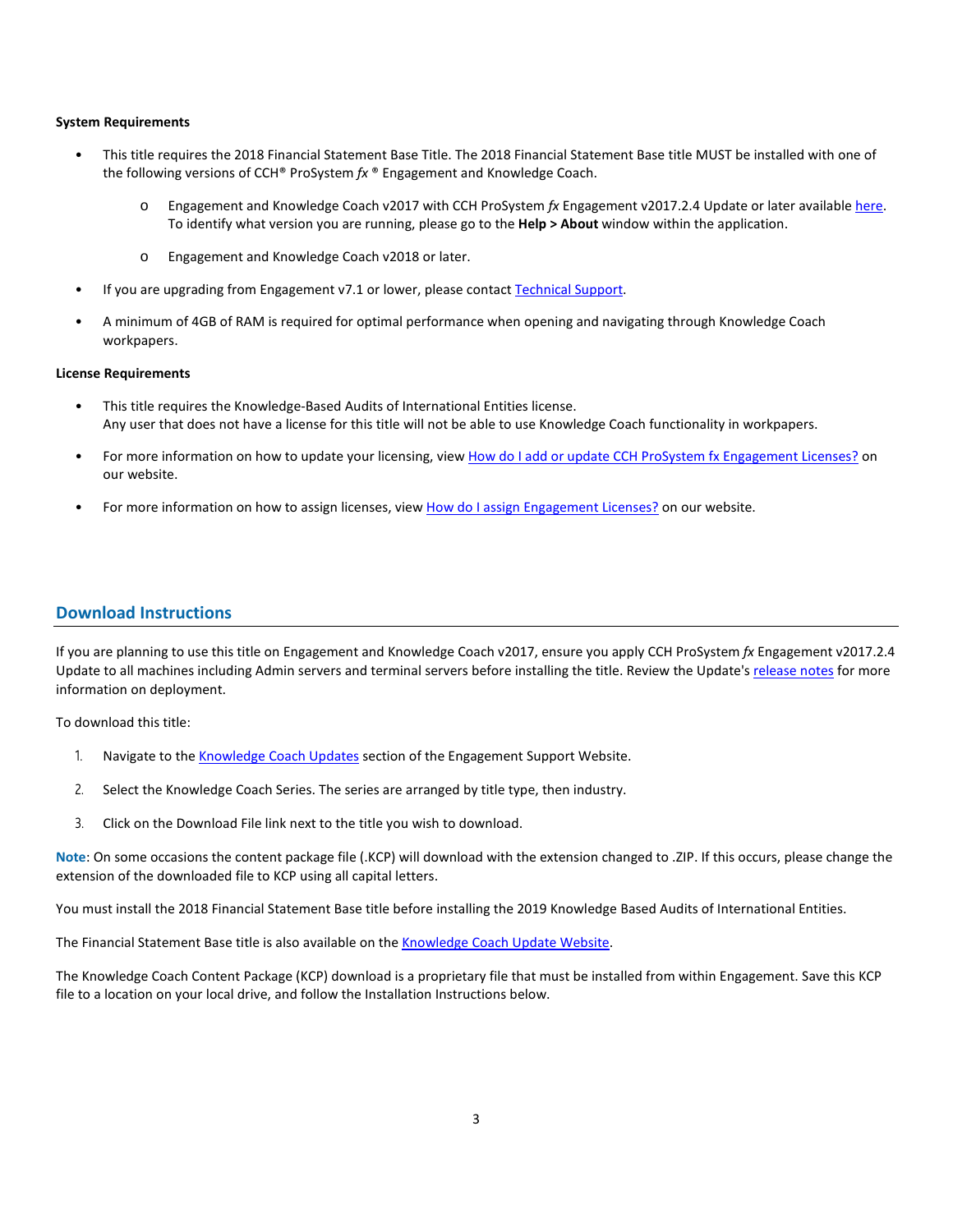# **Installation Instructions**

Once you have downloaded your Knowledge Coach title, you will need to add it to the list of titles within CCH ProSystem *fx* Engagement. The only additional system requirement is approximately 75MB of disk space to store your Knowledge Coach Program content files. Please refer to the Engagement with Knowledge Coach Release Notes for any other system requirements.

After downloading the 2019 Knowledge Based Audits of International Entities, do the following:

- 1. Launch the Engagement Workpaper Management application so that the Local File Room is displayed. Select **Tools > Knowledge Coach Titles**.
- 2. The Knowledge Coach Titles window will be displayed.
- 3. Choose **Add Title**.
- 4. Browse to the title package file (\*.KCP) that you previously downloaded from the Knowledge Coach Support Web site.
- 5. Choose **Open**.
- 6. The system will display a progress indicator while the title package is added. You will receive a message that the title has been successfully installed once the process is complete.

To release a title:

- 1. Select one of the Knowledge Coach titles in the list that has been added but is not yet released.
- 2. Choose **Release Title**. The current date and time will be displayed in the Date released column, and the status will change to "Released."

**Note**: In the Engagement Admin module, add and assign a Knowledge Coach module and the applicable Knowledge Coach title license to staff before using the workpapers.

**Important**: Once the 2019 Knowledge-Based Audits of the International Entities title has been added and released, they will be automatically deployed to other staff members when they login to the "Office" location, or when they synchronize a binder that contains Knowledge Coach workpapers from this title.

# **Online Permission Key**

Permission key files may be downloaded from ou[r website](https://prosystemfxsupport.tax.cchgroup.com/permkey/download.aspx) or when adding or updating the new licenses within CCH ProSystem *fx* Engagement v2017 and higher. After updating the license file in the Engagement Admin module, licenses need to be assigned to the staff who will use 2019 Knowledge-Based Audits of International Entities.

If you have not already established a Single Sign-on (SSO) account with Customer Service, we urge you to do so at this time.

# CCH® Accounting Research Manager®

CCH's Accounting Research Manager ("ARM") is the most comprehensive, up-to-date and objective online database of financial reporting literature. It includes all authoritative and proposed accounting, auditing, and SEC literature, plus independent, expert-written interpretive guidance.

Available on ARM, the Knowledge-Based Audits of International Entities Guide helps you comply with the most recent professional standards and guidance for the conduct of audits of International Entities and to integrate the use of practice aids, tools, and other resources with its guidance. This publication supplements and complements the Knowledge-Based documents that are available in Knowledge Coach.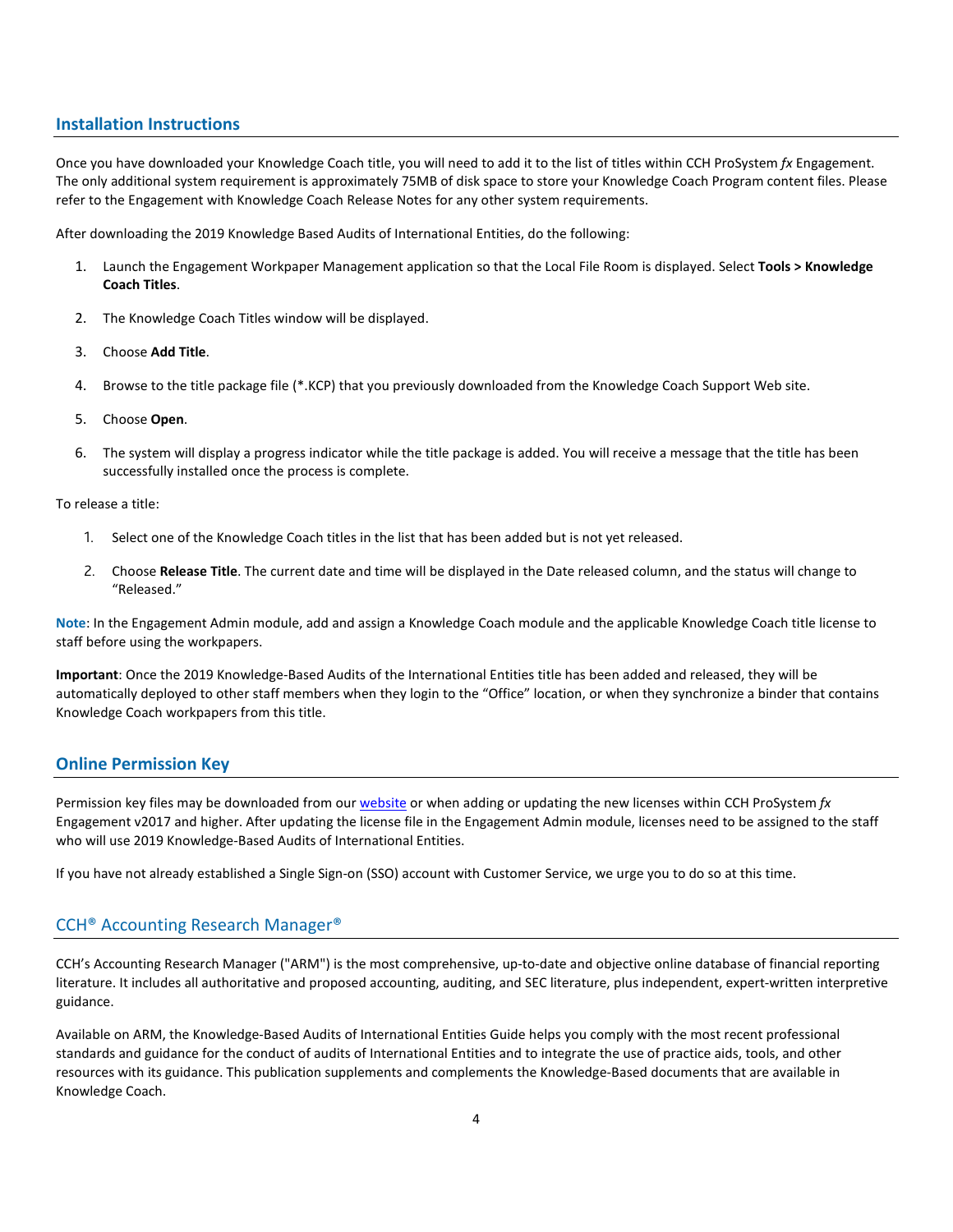If you subscribe to an ARM library that includes International Entity content, you can link directly to source material from Resources within Knowledge Coach documents. These links have been updated to refer to the accounting standards under the ISAB Accounting Standards Codifications. Also, if you subscribe to the Knowledge-Based Audits of International Entities Guide on ARM, you can take advantage of references to the guide material from within the Knowledge Coach documents.

With Accounting Research Manager, you maximize the efficiency of your research time, while enhancing your results. Learn more about our content, our experts, and how you can request your free trial by visiting the [Accounting Research Manager website.](http://www.accountingresearchmanager.com/) You can also access the Accounting Research Manager Web site by selecting **Engagement > Binder Window > Shortcuts Bar > Guidance tab**.

# Using Your Knowledge Coach Content

To use your Knowledge Coach Workpaper Templates, do the following:

- 1. Open a binder in Engagement.
- 2. Select the workpaper tab into which you would like to insert the workpaper.
- 3. Select **New Knowledge Coach Workpaper** from the toolbar or File menu.
- 4. The *New Knowledge Coach Workpaper* dialog appears (Figure 1).
- 5. Select the **New Knowledge Coach Title** with the content you would like to use. You can only select titles you have installed. The information displayed changes to reflect the workpaper organization available for the selected title.
- 6. Select the **Knowledge Coach Workpapers** to insert into your binder and click **OK**.
- 7. In the *Selected Workpaper Properties* dialog, each workpaper name is automatically loaded into the Name field. Add a **workpaper index** in the Index field and make any Name modifications you desire. You can also modify the tab location or the roll forward settings for each workpaper.
- 8. Click **OK**. The integrated Knowledge Coach workpaper is now inserted into your engagement binder.

**Note:** For more information on how to use Knowledge Coach workpapers in your binder, see the Knowledge Coach User Guide.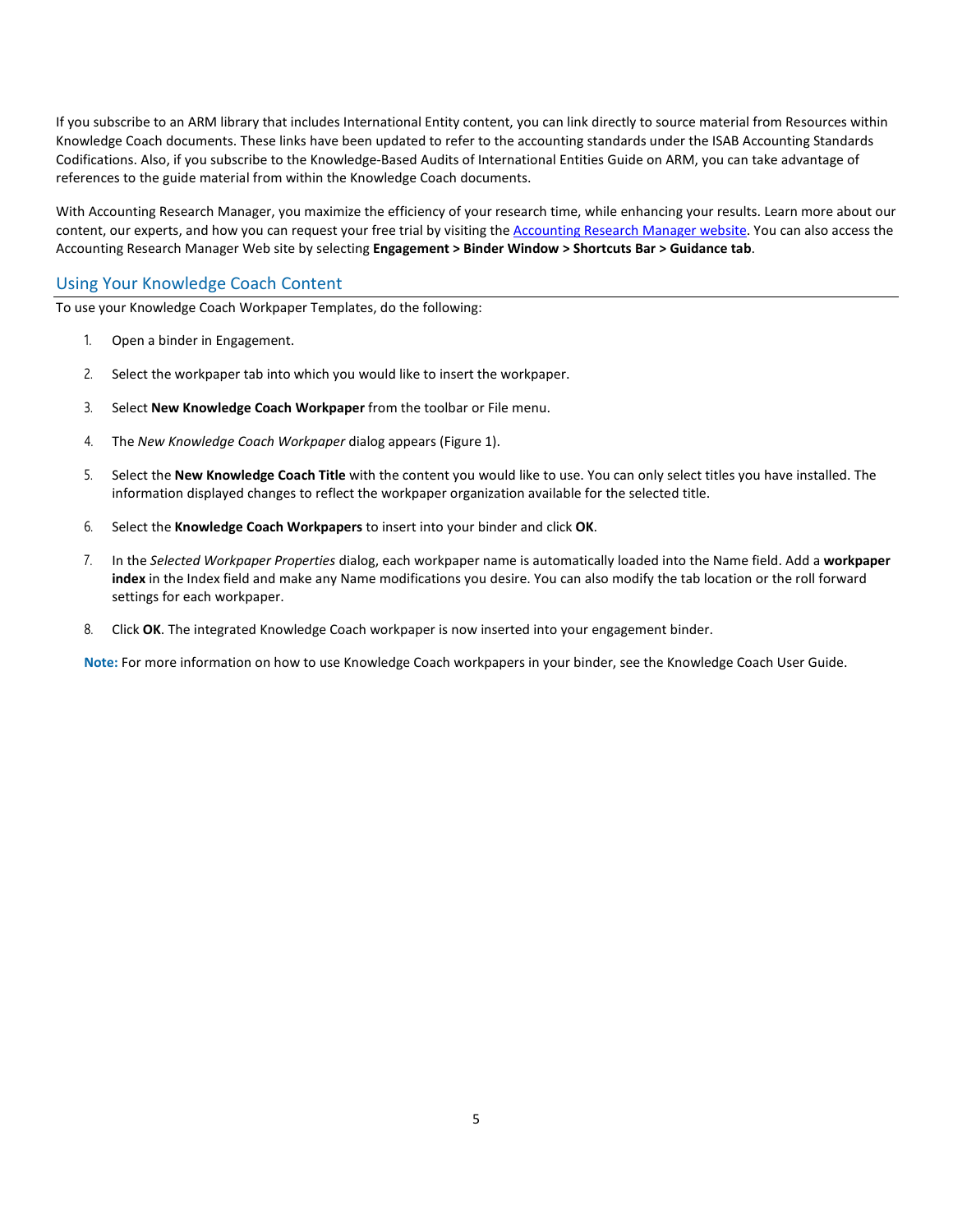| New Knowledge Coach Workpaper |                                                                                                                                                                                                                                                                                                                                                                                                                                                                                                                                | ×                                                                                       |
|-------------------------------|--------------------------------------------------------------------------------------------------------------------------------------------------------------------------------------------------------------------------------------------------------------------------------------------------------------------------------------------------------------------------------------------------------------------------------------------------------------------------------------------------------------------------------|-----------------------------------------------------------------------------------------|
| Industry title selection      | Workpaper selection                                                                                                                                                                                                                                                                                                                                                                                                                                                                                                            |                                                                                         |
| $\leftarrow$ $\overline{Q}$   | Q                                                                                                                                                                                                                                                                                                                                                                                                                                                                                                                              | .È<br>-법                                                                                |
| 2019 KBA International        | Add independent workpapers without foundation workpapers                                                                                                                                                                                                                                                                                                                                                                                                                                                                       | Details of selected workpaper                                                           |
| ≺<br>⋗                        | 000-Resources<br>$\boxplus \cdots$<br>ங்ர<br>100-The Communications Hub<br>面板<br>200-Pre-Engagement Procedures<br>面干<br>300-Risk Assessment-Understanding the Entity & Environment<br>க்ர<br>400-Risk Assessment-Design of Internal Controls<br>面石<br>500-Assessing Risk of Material Misstatement<br>面目<br>600-Audit Procedures-Response to Assessed Risks<br>面板<br>700-Audit Procedures-Tests of Internal Controls<br>画口<br>800-Audit Procedures-Substantive Tests<br>面一<br>900-Evaluating, Concluding & Reporting Procedures | Highlight a workpaper or select<br>a workpaper check box to see<br>details <sup>1</sup> |
|                               | OK                                                                                                                                                                                                                                                                                                                                                                                                                                                                                                                             | Help<br>Cancel                                                                          |

Figure 1 - New Knowledge Coach Workpaper

# **Additional Information on Knowledge Coach and the KBA Methodology**

# **Knowledge-Based Audit (KBA) Methodology**

Allows the results of one set of procedures to become the input for the next. The key components of the KBA methodology include:

- An Overview that guides auditors through the methodology;
- Knowledge-Based Audit documents, integral to the risk assessment and overall audit processes, which contain steps and procedures required by ISA's;
- Customizable Audit Programs that take auditors through related steps and procedures;
- Practice Aids to help auditors complete steps or processes outlined in the Knowledge-Based Audit documents and Audit Programs;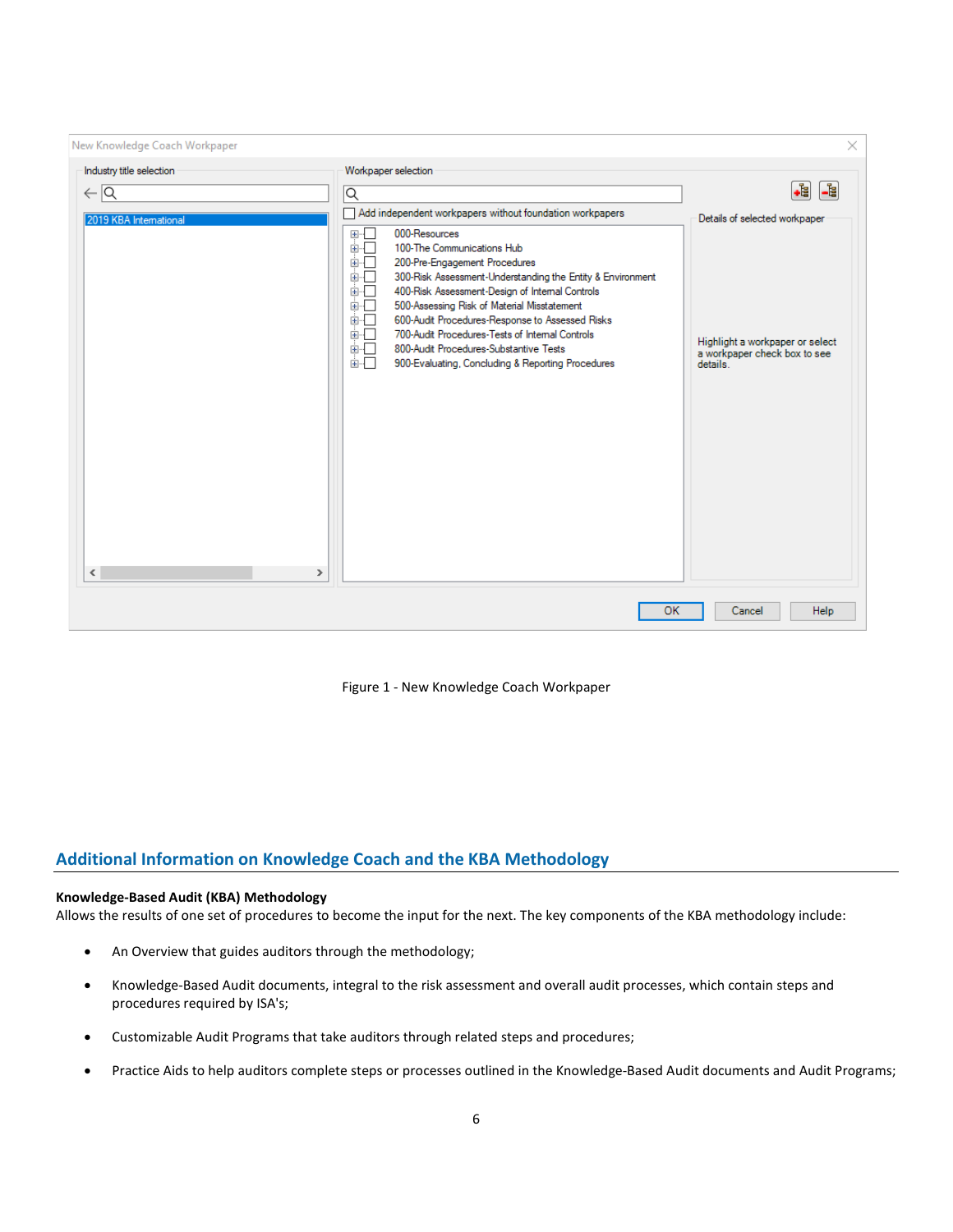- Auditor's Reports that provide a variety of sample auditor's opinions on audited financial statements; and
- Correspondence documents that provide sample letters to be used to comply with ISA requirements and in many other common situations.
- The International Auditing and Assurance Standards Board's (IAASB) Risk Assessment Standards The practice aids and tools in the 2019 Knowledge-Based Audits of International Entities are designed around the IAASB's risk assessment standards to assist auditors of international entities by:
	- Facilitating compliance with ISA's;
	- Encouraging more effective audits through tailored audit programs and comprehensive practice aids;
	- Helping auditors to focus on and respond to identified audit risks; and
	- Enhancing audit documentation.

### **CCH® ProSystem** *fx***® Knowledge Coach**

Knowledge Coach functionality allows auditors to use the Knowledge-Based-Audit methodology more efficiently by eliminating the need for duplicate entry of the same information, tailoring audit documentation to each particular engagement, and documenting the link between risks identified and procedures performed. AUD-100 Tailoring Question is a document in Knowledge Coach that presents engagement-level questions designed to aid in tailoring the engagement documentation to fit each client. Completing the questions helps the auditor avoid duplication and unnecessary workpapers.

**Note:** Before you begin your audit, please review the guidance in AUD-101 Overall Audit Program. This workpaper is intended to be your road map through a Knowledge-Based Audit methodology. You should start your audit with AUD-100 Tailoring Question Workpaper and AUD-101 Overall Audit Program.

#### • **Risks**

Can be captured via the Risk Summary task pane from any Knowledge Coach workpaper by the current editor of KBA-502 Summary of Risk Assessments. This allows the user to continuously assess risks during the engagement. Several workpapers prompt the consideration of the presence of risks, but the Risk Summary task pane must be used to document those risks. All documented risks flow to the Risk Summary. To ensure risks show in findings tables, make sure to check the "workpaper identified in" field of the Risk pane.

## • **Information Flow**

Helps cut down on the time spent duplicating information across forms. In addition, the flow of consistent information ensures that information and updates to information are not missed between workpapers. Drill-down functionality helps the user navigate quickly to the source of the information, aiding in the review of the audit file.

### • **Diagnostics**

Help keep track of unresolved issues like unanswered questions, incomplete risks, program steps not linked to risks or relevant assertions, missing workpaper, and more.

#### • **Links to Accounting Research Manager (ARM**)

If you subscribe to an ARM library that includes audit content, you can link directly to source material from Resources within Knowledge Coach workpapers. These links have been updated to reference to the accounting standards under the IAASB International Auditing and Assurance Standards Board. Also, if you subscribe to the Knowledge-Based Audits of International Entities Guide on ARM, you can take advantage of links to the audit guide material from within the Knowledge Coach documents.

#### • **Interpretive Guidance**

It is integrated into each Knowledge Coach template through the Tips view of each new task pane. Informational features include Practice Points, Examples, Optional Workpapers, and Resources to help auditors work more effectively and efficiently. You can also navigate from Resources within a document or the tip pane directly to CCH's Accounting Research Manager and industry audit guides by simply clicking on the Reference.